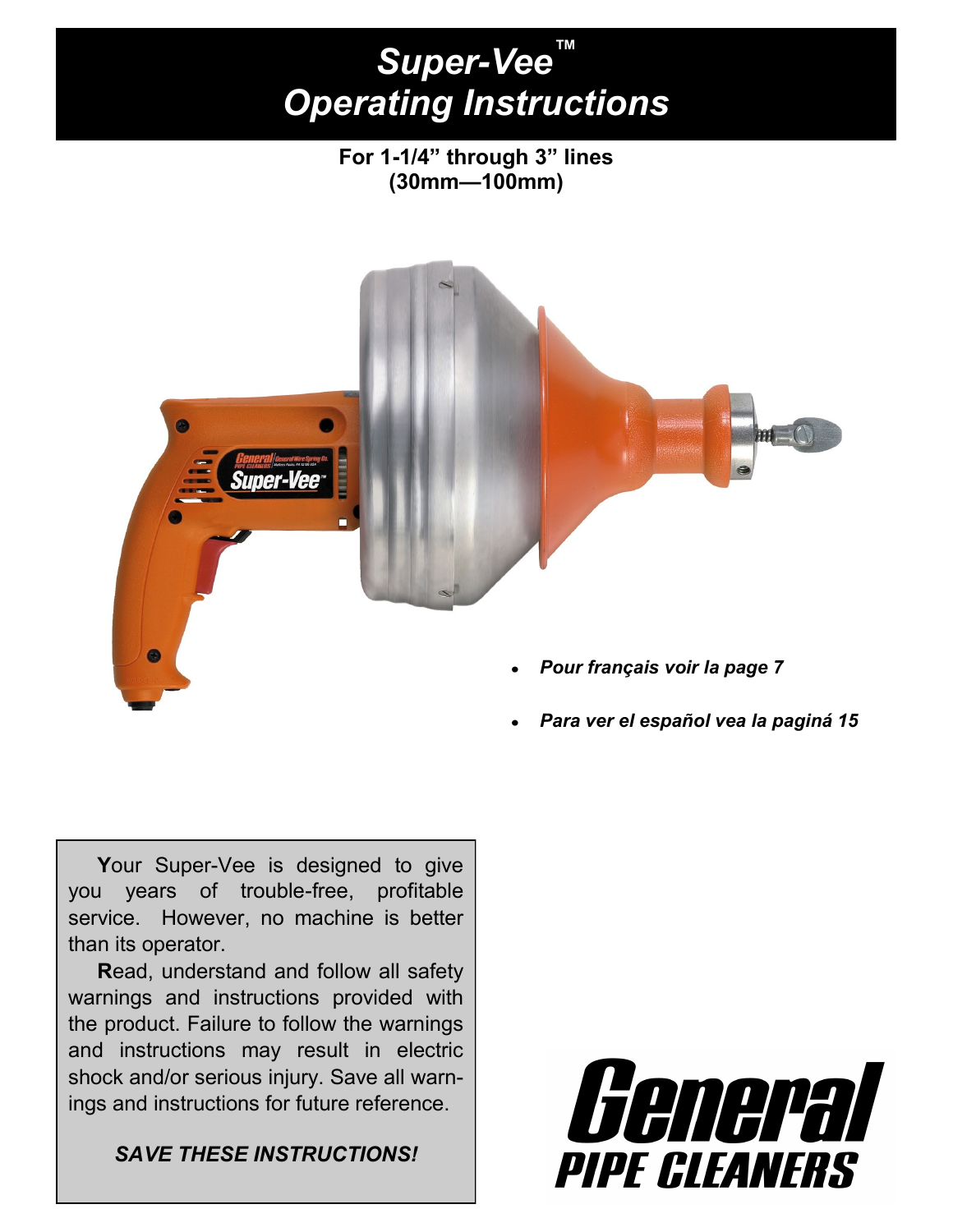## **GENERAL SAFETY RULES**



**Read and understand** operator's manual before using this machine. **Failure to follow operating** instructions could result in death or serious injury.

**WARNING! Read and understand all instructions.** Failure to follow all instructions listed below may result in electric shock, fire and/or serious personal injury. Replacement manuals are available upon request at no charge, or may be downloaded from our website, [www.drainbrain.com.](http://www.drainbrain.com) Instructional videos are available for download on our website, and may be ordered. If you have any questions or problems, please call General's customer service department at 412-771-6300.

**SAVE THESE INSTRUCTIONS!**

**These instructions are intended to familiarize all personnel with the safe operation and maintenance procedures for the Super-Vee.** 



**This is the safety alert symbol. It is used to alert you to potential personal injury hazards. Obey all safety messages that follow this symbol to avoid possible injury or death.**

DANGER indicates a hazard with a high level of risk which, if not avoided, will result in death or serious injury.



WARINING indicates a hazard with a medium level of risk which, if not avoided, could result in death or serious injury.



CAUTION indicates a hazard with a low level of risk which, if not avoided, will result in minor or moderate injury.





**Electric shock resulting in death can occur if you plug this machine into an improperly wired outlet. If the ground wire is electrified, you can be electrocuted by just touching the machine, even when the power switch is off.** A ground fault circuit interrupter will not protect you in this situation. Use a UL approved tester to determine if the outlet is safe.



**Do not operate power tools in explosive atmospheres, such as in the presence of flammable liquids, gases, or dust.** Power tools create sparks which may ignite the dust or fumes.



**Only wear leather gloves. Never use any other type of glove, such as cloth, rubber, or coated gloves. Never grasp a rotating cable with a rag.**  These items could become wrapped around the cable and cause serious injury.



**Always wear safety glasses and rubber soled, non-slip shoes.** Use of this safety equipment may prevent serious injury.



#### **Do not overstress cables.**

Overstressing cables may cause twisting, kinking, or breaking of the cable and may result in serious injury.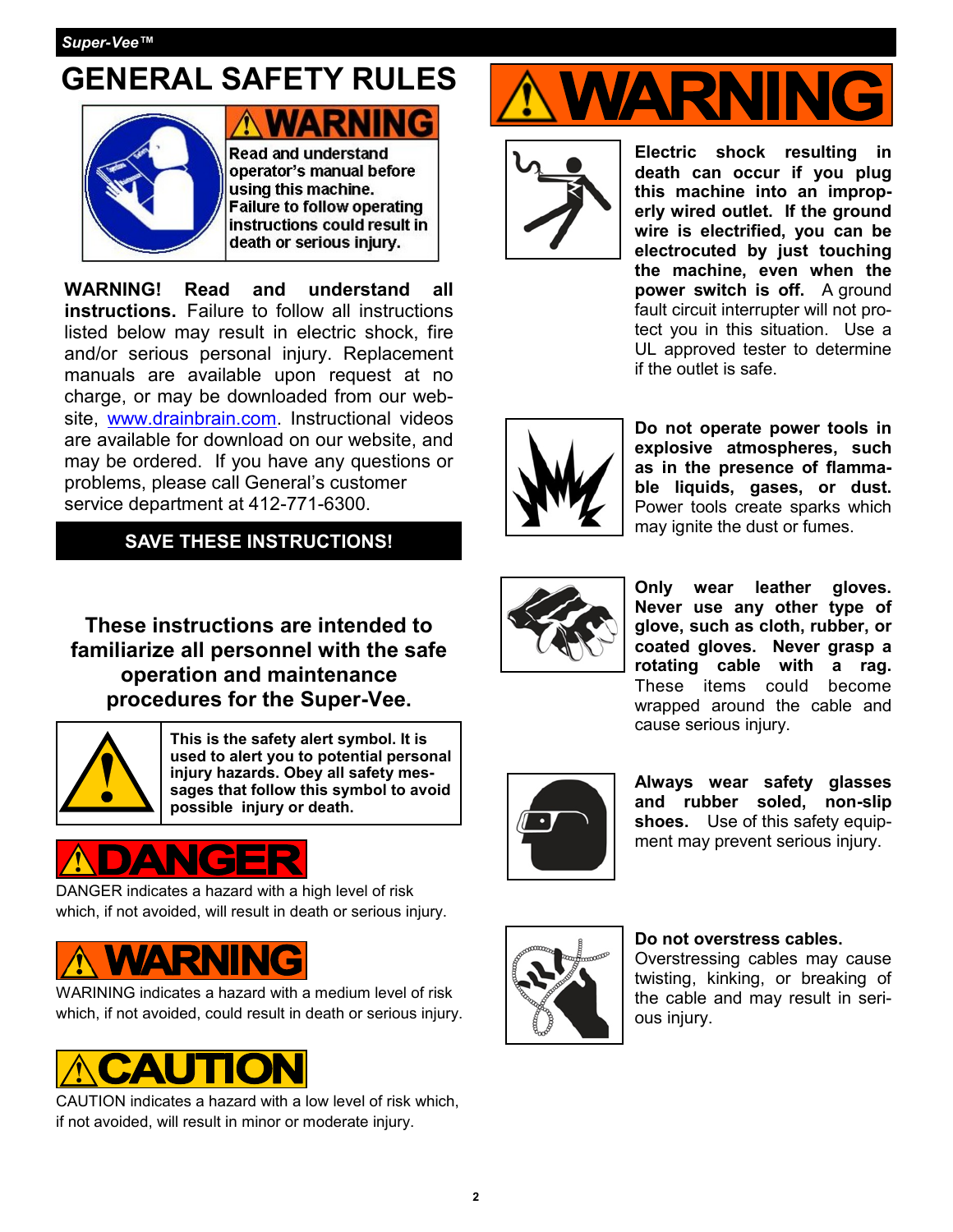## **GENERAL SAFETY RULES**

#### **Work Area**

- 1. **Keep work area clean and well lit.** Cluttered benches and dark areas invite accidents.
- 2. **Do not operate power tools in explosive atmospheres, such as in the presence of flammable liquids, gases, or dust.** Power tools create sparks which may ignite the dust or fumes.
- 3. **Keep bystanders, children, and visitors away**  while operating a power tool. Distractions can cause you to lose control.

#### **Electrical Safety**

- 1. **Grounded tools must be plugged into an outlet, properly installed and grounded in accordance with all codes and ordinances. Never remove the grounding prong or modify the plug in any way. Do not use any adapter plugs. Check with a qualified electrician if you are in doubt as to whether the outlet is properly grounded.** If the tool should electrically malfunction or break down, grounding provides a low resistance path to carry electricity away from the user.
- 2. **Double insulated tools are equipped with a polarized plug (one blade is wider than the other). This plug will fit a polarized outlet only one way. If the plug does not fit fully in the outlet, reverse the plug. If it still does not fit, contact a qualified electrician to install a polarized outlet. Do not change the plug in any way.** Double insulation eliminates the need for the three wire grounded power cord and grounded power supply system.
- 3. **Avoid body contact with grounded surfaces such as pipes, radiators, ranges and refrigerators.**  There is an increased risk of electric shock if your body is grounded.
- 4. **Do not expose power tools to rain or wet conditions**. Water entering a power tool will increase the risk of electric shock.
- 5. **Do not abuse the cord**. **Never use the cord to carry the tools or pull the plug from an outlet. Keep cord away from heat, oil, sharp edges or moving parts. Replace damaged cords immediately.** Damaged cords increase the risk of electric shock.
- 6. **When operating a power tool outside use an outdoor extension cord marked "W-A" or "W".** These cords are rated for outdoor use and reduce the risk of electric shock.
- 7. **Keep all electric connections dry and off the ground**. Reduces the risk of electric shock.
- 8. **Do not touch plugs or tools with wet hands.** Reduces the risk of electric shock.

#### **Personal Safety**

1. **Stay alert, watch what you are doing and use common sense when operating a power tool. Do not use tool while tired or under the influence of** 

**drugs, alcohol, or medication.** A moment of inattention while operating power tools may result in serious personal injury.

- 2. **Dress properly. Do not wear loose clothing or jewelry. Contain long hair. Keep your hair, clothing, and gloves away from moving parts.** Loose clothes, jewelry, or long hair can be caught in moving parts.
- 3. **Avoid accidental starting. Be sure switch is off before plugging in.** Plugging in tools that have the switch on invites accidents.
- 4. **Remove adjusting keys or switches before turning the tool on.** A wrench or key that is left attached to a rotating part of the tool may result in personal injury.
- 5. **Do not overreach. Keep proper footing and balance at all times.** Proper footing and balance enables better control of the tool in unexpected situations.
- 6. **Always wear safety glasses and rubber soled, non-slip shoes**. Dust mask, non-skid safety shoes, hard hat, or hearing protection must be used for appropriate conditions.

#### **Tool Use and Care**

- 1. **Use clamps or other practical way to secure and support the workpiece to a stable platform.** Holding the work by hand or against your body is unstable and may lead to loss of control.
- 2. **Do not force tool**. **Use the correct tool for your application.** The correct tool will do the job better and safer at the rate for which it is designed.
- 3. **Do not use tool if switch does not turn it on or off.** Any tool that cannot be controlled with the switch is dangerous and must be repaired.
- 4. **Disconnect the plug from the power source before making any adjustments, changing accessories, or storing the tool.** Such preventative safety measures reduce the risk of starting the tool accidentally.
- 5. **Store idle tools out of reach of children and other untrained persons.** Tools are dangerous in the hands of untrained users.
- 6. **Maintain tools with care.** Keep cutting tools sharp and clean. Properly maintained tools, with sharp cutting edges are less likely to bind and are easier to control.
- 7. **Inspect for misalignment or binding of moving parts, breakage of parts, and any other condition that may affect the tool's operation**. If damaged, have the tool serviced before using.Many accidents are caused by poorly maintained tools.
- 8. **Only use accessories that are recommended by the manufacturer for your model**. Accessories that may be suitable for one tool may become hazardous when used on another tool.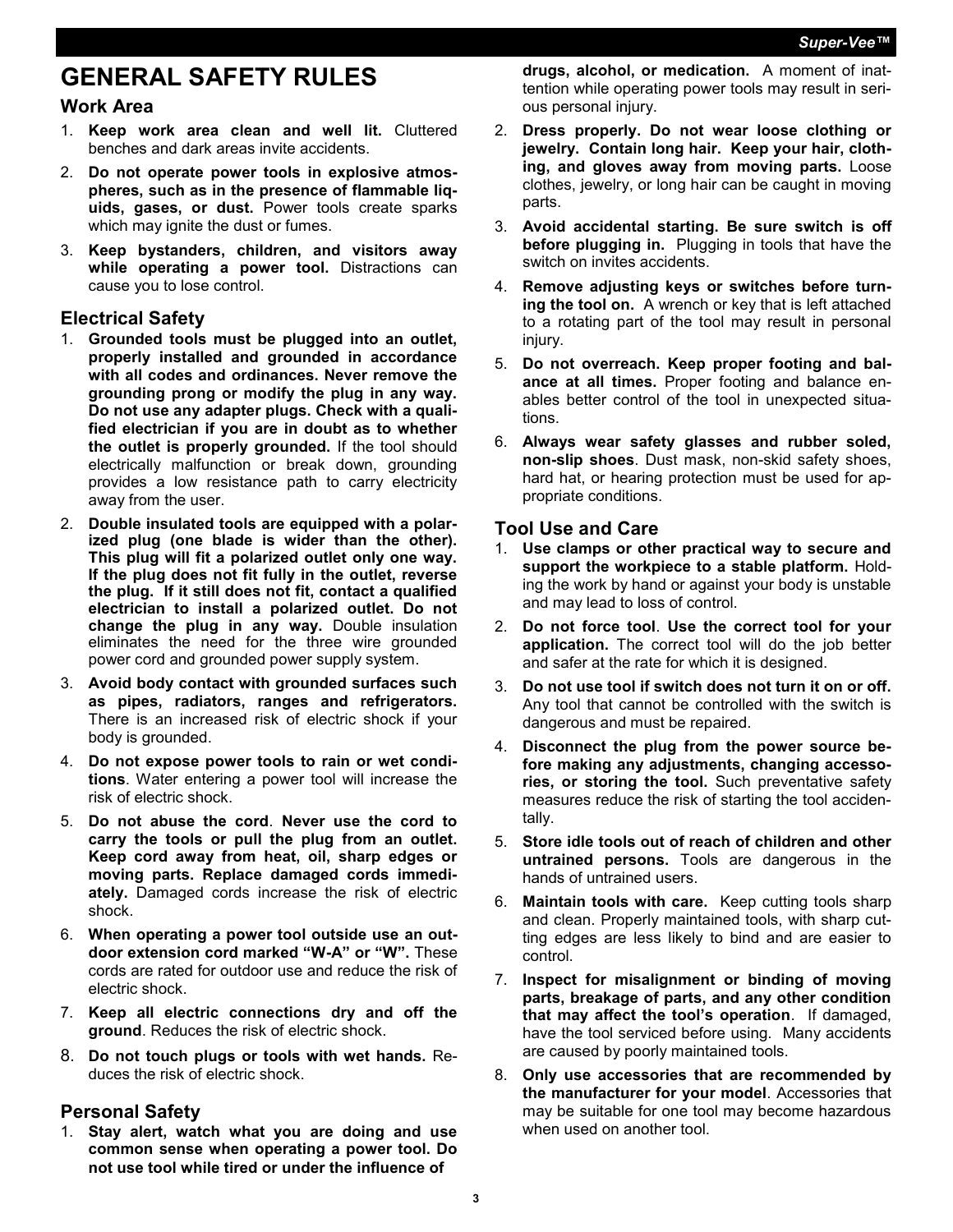#### *Super-Vee™*

#### **Service**

- 1. **Tool service must be performed only by qualified repair personnel.** Service or maintenance performed by unqualified repair personnel could result in injury.
- 2. **When servicing a tool, use only identical replacement parts. Follow instructions in the Maintenance section of this manual.** Use of unauthorized parts or failure to follow Maintenance Instructions may create a risk of electric shock or injury.

### **SPECIFIC SAFETY RULES**

- 1. **Only wear leather gloves**. Never use any other type of glove, such as cloth, rubber, or coated gloves. Never grasp a rotating cable with a rag. These items could become wrapped around the cable and cause serious injury.
- 2. **Be sure that the unit is plugged into a properly grounded receptacle.** If in doubt, check receptacle before plugging in machine. Check the power cord to see that there are no cuts or frays, and that the grounding prong on the plug is still in place.
- 3. **The drive unit used in the Super-Vee is double insulated, and therefore has no grounding wire. To reduce the risk of electric shock, this equipment has a polarized plug (one blade is wider than the other).** The plug will fit in a polarized outlet only one way. If the plug does not fit fully in the outlet, reverse the plug. If the plug still does not fit, contact a qualified electrician to install the proper outlet. Do not change the plug in any way.
- 4. **If the power cord supplied with the machine is not long enough, be sure to use a 16 gauge heavy duty extension cord no more than 50 feet long and in good condition.** Using lighter cords can result in severe power loss and motor overheating.
- 5. **Place the machine at a distance not greater than six inches from drain opening**. Greater distances can result in cable twisting or kinking.
- 6. **Machine is designed for ONE-PERSON operation.** Operator must control trigger switch and cable.
- 7. **Never take hold of a rotating cable. Pull the cable out, or push it back into the container by hand only when the motor is stopped. When the motor is turning, always have one hand controlling the trigger switch and the other hand around the grip shield.** Operator's hand may be caught in the moving parts resulting in serious injury.
- 8. **Be careful when cleaning drains where cleaning chemicals have been used.** Avoid direct contact with corrosive drain cleaners. Drain cleaning chemicals can cause serious burns, as well as damage the cable. Neutralize or remove corrosive drain cleaners in the drain before starting the job.
- 9. **Do not operate machine if operator or machine is standing in water**. Will increase risk of electrical shock.
- 10. **Wear safety glasses and rubber soled, non-slip shoes.** Use of this safety equipment may prevent serious injury.
- 11. **Before starting each job, check that the cable in the drum is not broken or kinked, by pulling the cable out and checking for wear or breakage**. Always replace worn out (kinked or broken) cables with genuine GENERAL replacement cables.
- 12. **Only use this tool in the application for which it was designed. Follow the instructions on the proper use of the machine.** Other uses or modifying the drain cleaner for other applications may increase risk of injury.



#### **VARIABLE SPEED SWITCH**

A variable speed control is built into the trigger mechanism. You can control and increase the machine's speed by applying more trigger pressure until you get the speed that you want.

You can also control the machine's direction of rotation by switching the forward and reverse lever, which is located just above the trigger switch. Move the lever toward the Forward arrow for forward rotation and toward the Back arrow for reverse rotation. Switch to OFF position when the tool is not in use.

#### **Cable Application Chart (Table 1)**

| <b>Cable Size</b> | <b>Pipe Size</b> | <b>Typical Applications</b>               |
|-------------------|------------------|-------------------------------------------|
| 1/4"              | 1-1/4" to 2"     | Small lines, tubs, and shower drains.     |
| 5/16"             | 1-1/2" to $2"$   | Sinks, basins, and small drains.          |
| 3/8"              | $2"$ to $3"$     | Stacks, toilets, small drains (No Roots). |

*The 1/4" and 5/16" diameter cables with EL Basin plug heads can be spun through most strainer crossbars and work well in lines blocked by soft stoppages such as hair, soap, fats, etc*.